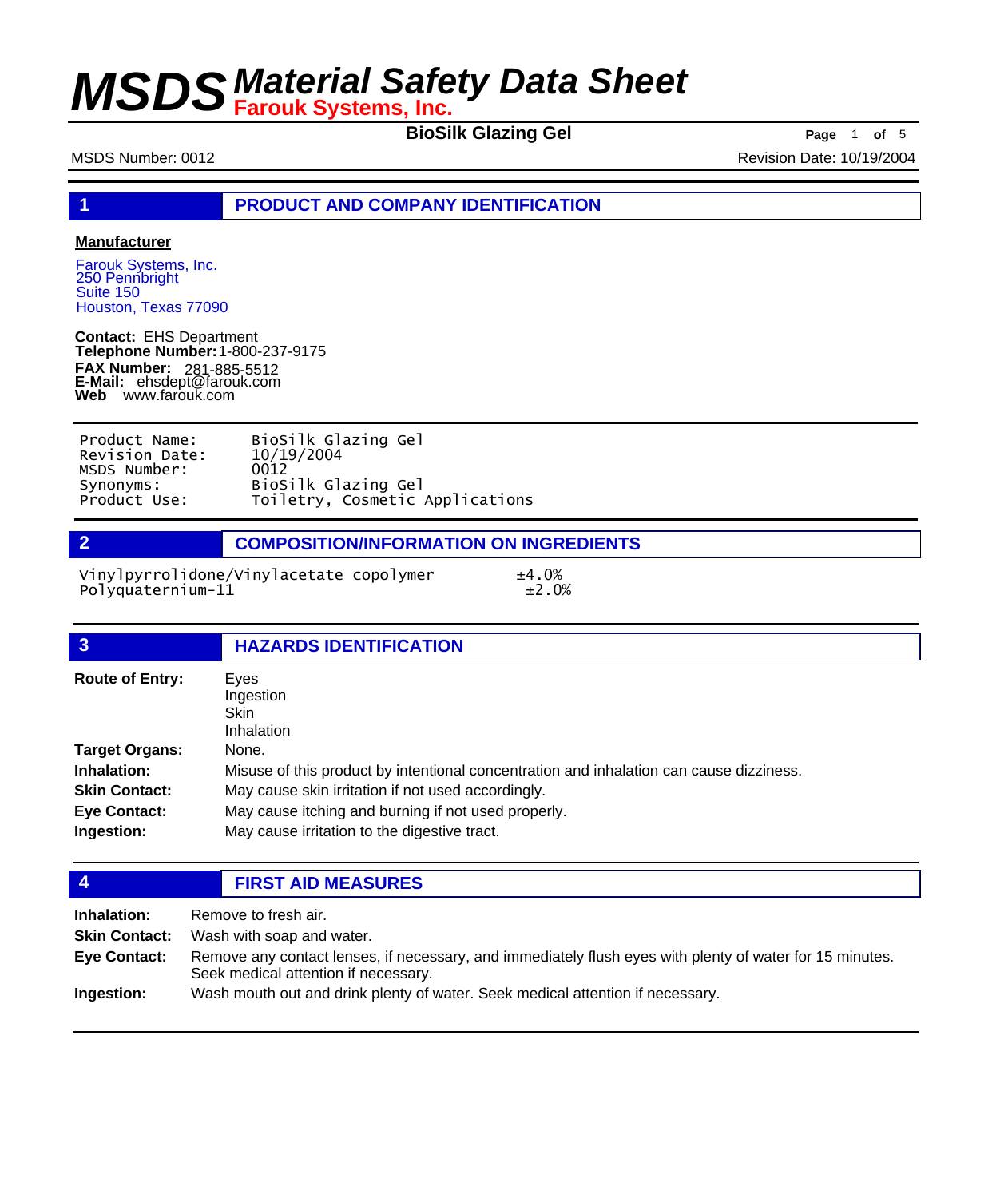**BioSilk Glazing Gel Page** <sup>2</sup> **of** <sup>5</sup>

MSDS Number: 0012 **Revision Date: 10/19/2004** Revision Date: 10/19/2004

### **5 FIRE FIGHTING MEASURES**

FLASHPOINT AND METHOD: Not applicable. FLAMMABLE LIQUIDS: Not available. AUTO IGNITION TEMP: None. FLAMMABLE CLASS: None. BURNING RATE OF SOLID: Not available GENERAL HAZARDS: Evacuate personnel downwind of fire to avoid inhalation of fumes and smoke. EXTINGUISHING METHODS: Chemical type foam, CO2(Carbon Dioxide), Dry Chemical, Water Fog HAZARDOUS COMBUSTION PRODUCTS: None.

FIRE FIGHTING PROCEDURES: This product is not flammable.However, hazardous decomposition and combustion products may be formed in a fire situation. Cool exposed containers with water spray to prevent overheating.

FIRE FIGHTING EQUIPMENT: Respiratory and eye protection are required for fire fighting personnel. Full protective equipment (Bunker Gear) and self contained breathing apparatus (SCBA) should be used for all indoor fires and significant outdoor fires. For small outdoor fires, which may be easily extinguished with a portable fire extinguisher, use of a SCBA may not be needed.

## **6 ACCIDENTAL RELEASE MEASURES**

SMALL SPILL: When a spill occurs, use absorbent material on the substance. Dispose of the material according to all local, state and federal regulations. Always use an absorbent material when cleaning up a spill.

ENVIRONMENTAL PRECAUTIONS: Avoid run-off or release into sewers, stormdrains and waterways.

GENERAL PRECAUTIONS: Remove containers away from flammable materials.

## *HANDLING AND STORAGE*

Use appropriate personal protective equipment as specified in Section 8. Handle in a manner consistent with good household/personal techniques and practices. **Handling Precautions:** Keep containers/bottles securely sealed when not in use. Store in cool/dry conditions that do **Storage Requirements:**

not exceed room temperature. Try to store product in temperatures between 40°F to 90° F.

## **8 EXPOSURE CONTROLS/PERSONAL PROTECTION**

These recommendations provide general guideance for handling this product safely. Because specific use conditions may vary, safety procedures should be developed for each specific application of this product. When developing procedures, always consider potential waste, disposal and personal safety issues. **Engineering Controls:** EYES AND FACE: For reasonable foreseeable uses of this product, eye and face protection is not required. SKIN: For reasonable foreseeable uses of this product, skin protection is not required. RESPIRATORY: For reasonable foreseeable uses of this product, respiratory protection is not required. **Protective Equipment:** EXPOSURE GUIDELINES: Overexposure is unlikely. Since all parameters cannot be foreseen, the

use of engineering controls to reduce exposure may be necessary.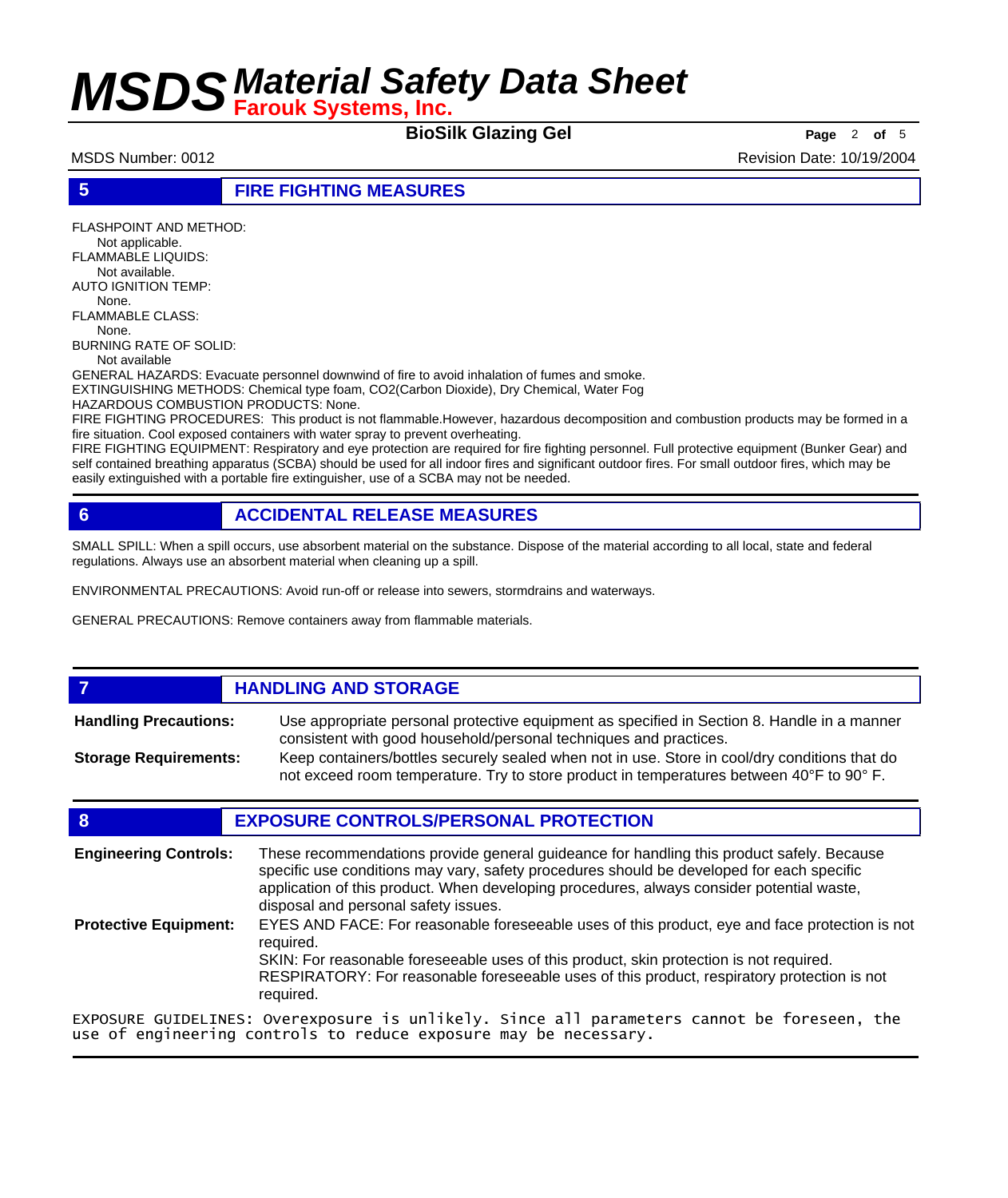**BioSilk Glazing Gel Page** <sup>3</sup> **of** <sup>5</sup>

MSDS Number: 0012 **MSDS Number: 0012** 

### **9 PHYSICAL AND CHEMICAL PROPERTIES**

| Appearance:            | Clear, soft gel substance |
|------------------------|---------------------------|
| <b>Physical State:</b> | Viscous gel               |
| Odor:                  | Pleasant fragrance        |
| pH:                    | $5.0 - 6.0$               |
| <b>Vapor Pressure:</b> | N/A                       |
| <b>Vapor Density:</b>  | N/A                       |
|                        |                           |

**Boiling Point:** 161° F **Freezing/Melting Pt.:** N/A **Solubility:** Soluble in water. **Spec Grav./Density:** 1.00

| 10                                            | <b>STABILITY AND REACTIVITY</b>           |
|-----------------------------------------------|-------------------------------------------|
| Stability:                                    | YES.                                      |
| <b>Conditions to avoid:</b>                   | Extreme temperatures.                     |
| Materials to avoid (incompatability):         | Keep away from strong oxidizing material. |
| Hazardous Decomposition products: None known. |                                           |
| <b>Hazardous Polymerization:</b>              | Will Not Occur.                           |

### **11 TOXICOLOGICAL INFORMATION**

ACUTE: DERMAL LD50: Not available. ORAL LD50: Not available. INHALATION LC50: Not available. EYE EFFECTS: This product may cause irritation to eyes if not used under normal conditions. TARGET ORGANS: NONE. SENSITIZATIONS: Not available. CARCINOGENICITY: IARC: Listed by IARC - No. NTP: Listed by NTP - No. OSHA: Listed by OSHA - No.

MUTAGENICITY: Not available. REPRODUCTIVE EFFECTS: None. TERATOGENIC EFFECTS: Not available.

## **12 ECOLOGICAL INFORMATION**

ENVIRONMENTAL DATA: Not available. ECOTOXICOLOGICAL INFO: Not available. DISTRIBUTION: Not available. CHEMICAL FATE INFO: Not available.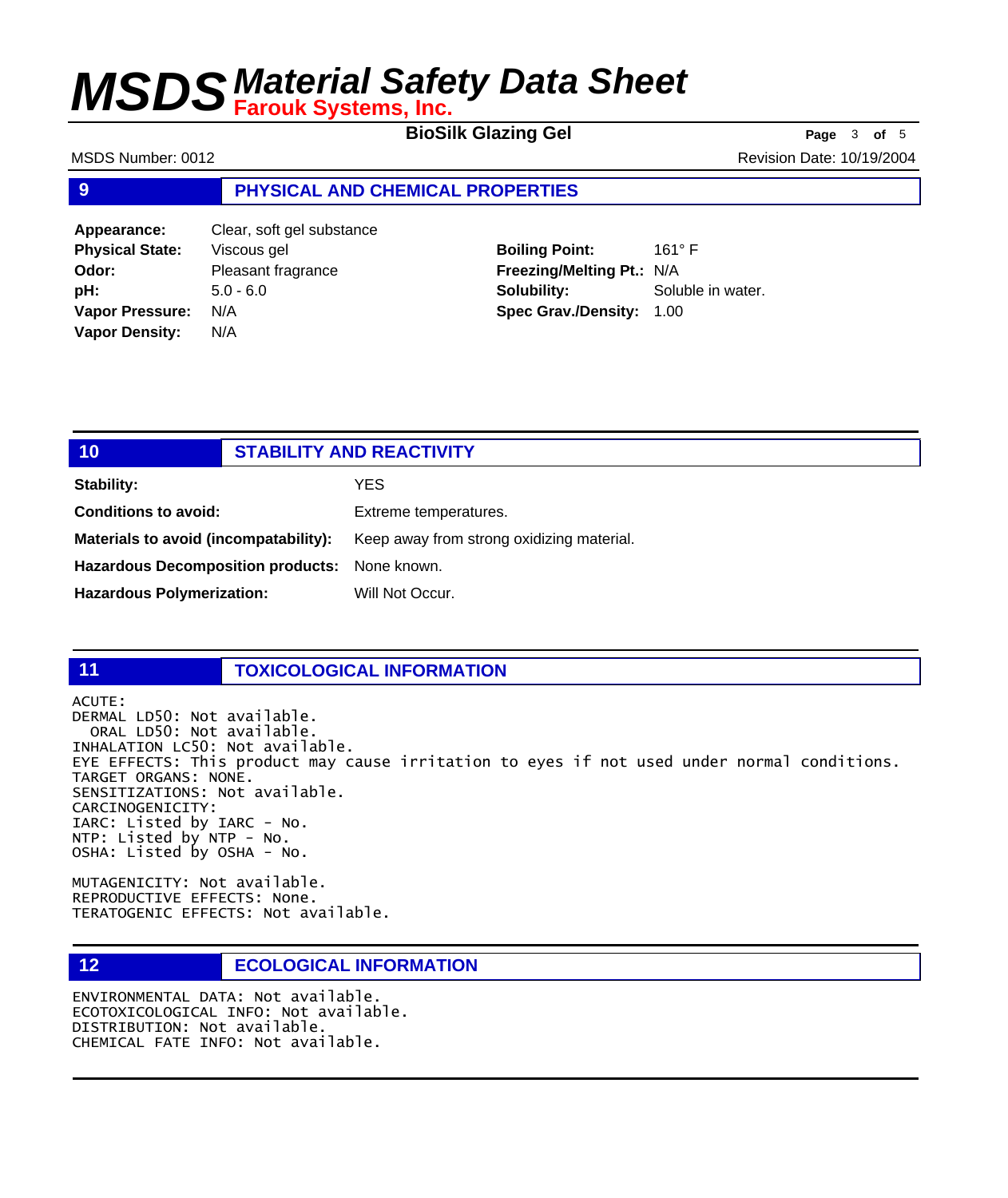**BioSilk Glazing Gel Page** <sup>4</sup> **of** <sup>5</sup>

MSDS Number: 0012 **Revision Date: 10/19/2004** Revision Date: 10/19/2004

### **13 DISPOSAL CONSIDERATIONS**

US EPA Waste Number and Descriptions:

DISPOSAL METHOD: Controlled release of diluted product into a biological wastewater treatment plant. COMPONENT WASTE NUMBER: No EPA Waste Numbers are applicable for this product's components. DISPOSAL INSTRUCTIONS: Dispose of waste material according to local, state and federal rules and regulations.

**14 TRANSPORT INFORMATION**

This product is not regulated as a hazardous material by the United States (DOT) or Canadian (TDG) transportation regulations.

DOT CLASSIFICATION: Shipping Name: BioSilk Glazing Gel Class: None. Non-regulated, non-hazardous

IMDG CLASSIFICATION: Shipping Name: BioSilk Glazing Gel Class: None. Non-regulated, non-hazardous

IATA CLASSIFICATION: Shipping Name: BioSilk Glazing Gel Class: None. Non-regulated, non-hazardous

1-800-424-9300 1-703-527-3887 Outside the United States CHEMTREC

## **15 REGULATORY INFORMATION**

UNITED STATES: SARA TITLE III (Superfund Amendments and Reauthorization Act) 311/312 HAZARD CATEGORIES Fire: No. Pressure Generating: No. Reactivity: No. Acute: No. 313 REPORTABLE INGREDIENTS: Not applicable. TITLE III NOTES: None. CERCLA(Comprehensive Response, Compensation, and Liability Act) CERCLA RQ: None. TSCA(Toxic Substance Release Act) TSCA REGULATORY: All ingredients are listed in the TSCA Inventory. CANADA: WHMIS(WORKER HAZARDOUS MATERIAL INFORMATION SYSTEM) This product is WHMIS controlled. CANADIAN INGREDIENT DISCLOSURE LIST: None. CANADIAN ENVIRONMENTAL PROTECTION ACT: All intentional ingredients are listed on the DSL(Domestic Substance List). EUROPEAN COMMUNITY: EU REGULATORY: All intentional ingredients are listed on the European's EINECS Inventory. STATE REGULATIONS: Not available. LOCAL REGULATIONS: Not available.